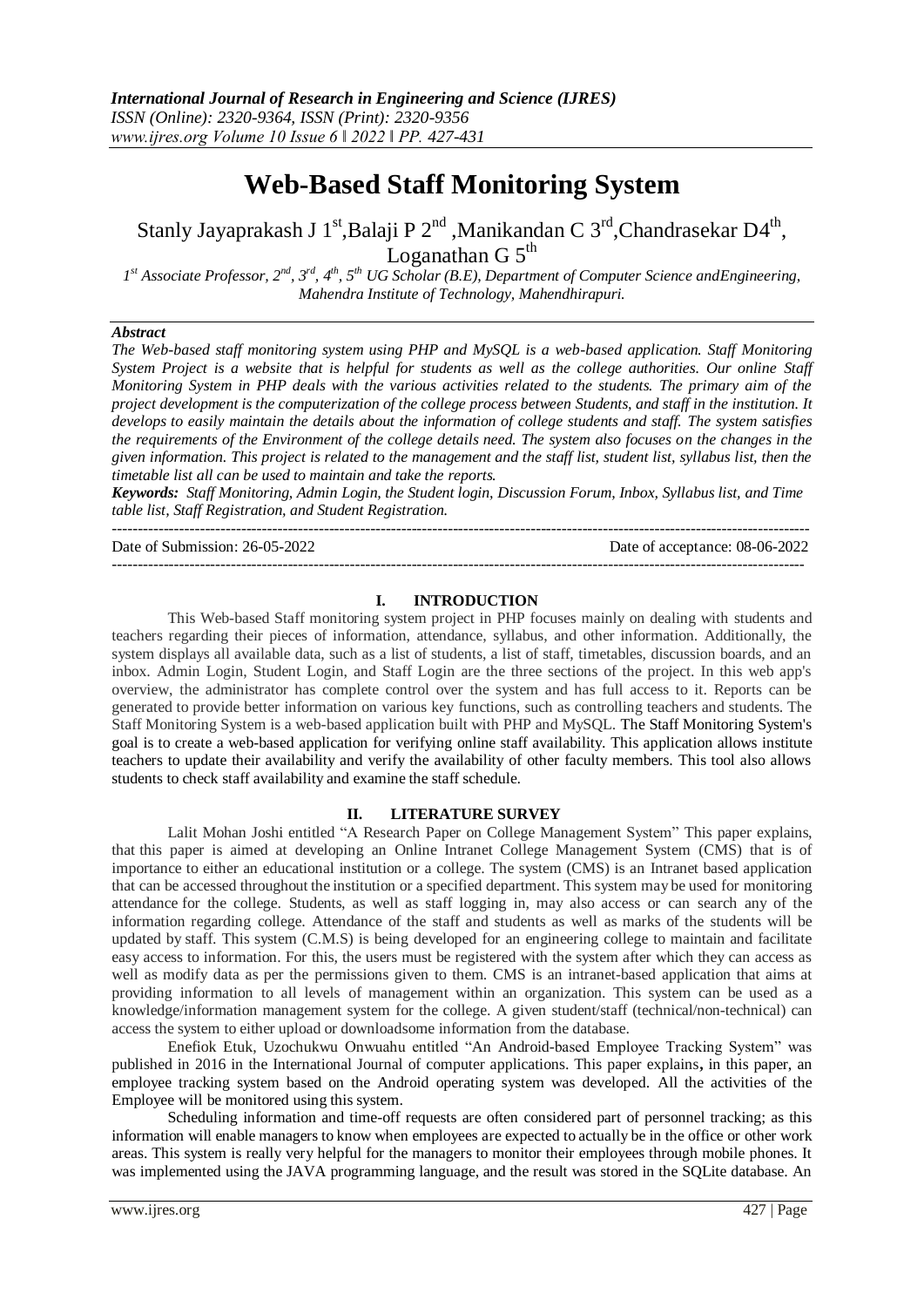object-Oriented Analysis and design (OOAD) approach was adopted which consists of well-planned iterative steps. Data was collected using document analysis and field methods and the application of relevant analytical methods like bar charts was used to interpret the facts collected. The developed system was able to increase productivity, reduction of cost, instant access to employee attendance records.

Symon Lubanga, Winner Chawinga, Felix Majawa, and Selina Kacondra's "Web-based Student Information Management System in Universities" was published in May 2018 at the Standing Conference of Eastern, Central, and Southern Library ARY and information Associations (SCESCAL) At Uganda. This paper says, Over the past few decades, universities all over the world have been experiencing new paradigmsin the way they handle and manage students' information due to the proliferation of ICTs and their applications such as webbased student information systems. With the adoption of such systems as the Online Student Information System(OSIS) in academic institutions, the experience is that it has now become easy to harness and fast track all students' records in one centralized database via internet technology. While the benefits of OSIS seem to be cerebrated, it has been a hustle for most universities in Africa to completely go digital in their operations due to poor ICT infrastructures that seem to be prevalent in the region. In Malawi, a social survey was conducted with the aim of assessing the Mzuzu University Student Online Management System (SOMS) from the perceptive of students. The study applied the principles of both qualitative and quantitative research approaches. The principal data collection methods were questionnaires and follow-up interviews. The quantitative data collected were analyzed and presented using the Microsoft Excel Package. The thematic analysis technique was used to analyze the data collected through interviews. The study revealed that Mzuzu University SOMS has one prime service which is online registration and admissions, with online examination results access, student profile, and finance as add-ons. The system benefits students as it has cut the time spent during registration periods in every new semester. Students faced the following major challenges when using the system; server loads as more students.

## **III. EXISTING METHOD**

Before we use this system, the students need to go directly to check staff availability. If any staff wants to check other staff availability, that staff needs to go directly to check if that staff is available or not. We can avoid this with our system. In this existing process, we want to find where they are. So, time is more consuming. The syllabus and the timetable are only available at respective classes and the Time table of staff can only view with the help of respective staff, in any case of rescheduling the timetable of staff, The students didn't know about that rescheduling of time table of Staffs. In case of any emergency, then students want to talk with the staff at any case, Because of limited resource timetable, The students can't able to locate the staff and are not able to discuss the problem with the staff or main Authority. The database for students only Retrieve in the main office with the help of admin and so far, the syllabus retrieving is also tough to get.

#### **IV. PROPOSED SYSTEM**

Our proposal is meant to overcome the limitations of the existing system. Our suggested method is intendedto meet the needs of both college staffs and students. Staffs and Students can use this Web-based staff monitoringsystem because it is a website. Then a person can easily log in and access the page. He can create a username andpassword after completing the registration form. The system is completely secure for storing and maintaining information. The admin may have the ability to add and update student and staff information. Student lists, staff lists, curriculum lists, and timetable lists make up the admin side. Individual logins are available for students andstaff, with which the rest of the process can be completed.

Processes information more quickly and efficiently. Various tables are used in this proposed system to store separate information, such as the individual login for students. The key benefit of our proposed system is that it is user-friendly. The system should have the required security elements to keep official records safe.



Fig 4.1 flow chart for Proposed System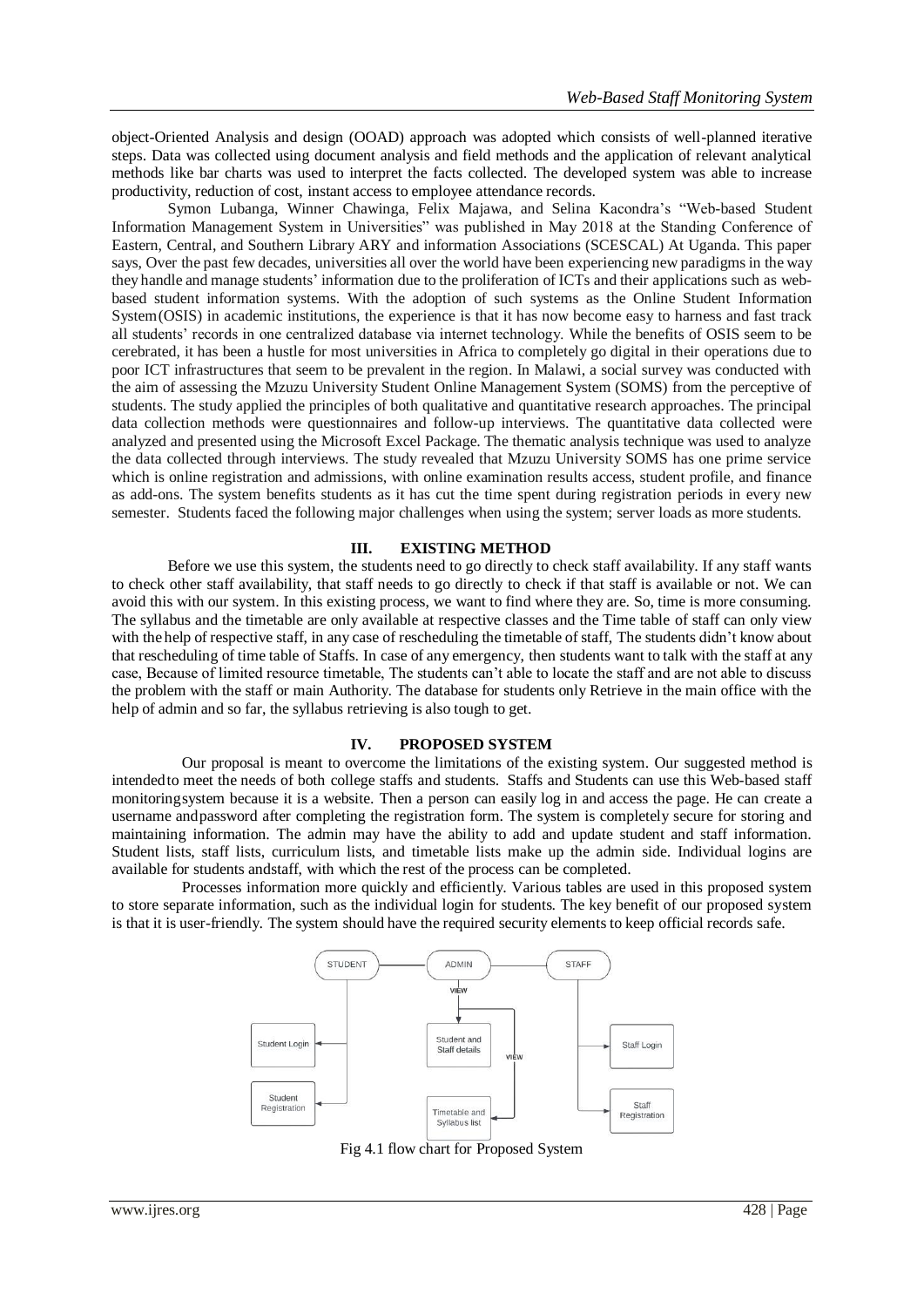## **Database:**

Student's and staff's information is maintained in a database. MySQL is a widely used database for processing store student and staff data. MySQL is an RDBMS (Relational Database Management System). Most current websites and web-based services use it to store and retrieve enormous amounts of data in a convenient and quick manner. A site-registered user's name with associated password (encrypted for security), Syllabus list and timetable data, for example, are all simple examples of objects that might be maintained in a MySQL database. "Select," "Insert," "Update," "Delete," "Create," and "Drop" are all MySQL commands that can do practically anything with a database.

Many tools can be used to access MySQL. PHP (PHP Hypertext Preprocessor) is a programming language whose main purpose is to change HTML on the server before it is transmitted to a client's workstation. PHP allows a user to submit queries to a database, allowing for the insertion, retrieval, and modification of data in and out of the database.

# **V. KEY RESULTS**

# 2 × 0 &  $_{\rm c}$  $\circ$  $\mathbf{r}$  $\blacksquare$ ≡ <del>⊪</del> Admin Login m **IF In an** Login Enter Userna **EPORBOROBUO & G** Destop **EXES** & A A B & B D ON & E ENG DIAZPM P

**Fig 5.1 Admin login**

# **5.2 Student Registration**



Fig 5.2 Student Registration using student login

# **5.1 Admin Login**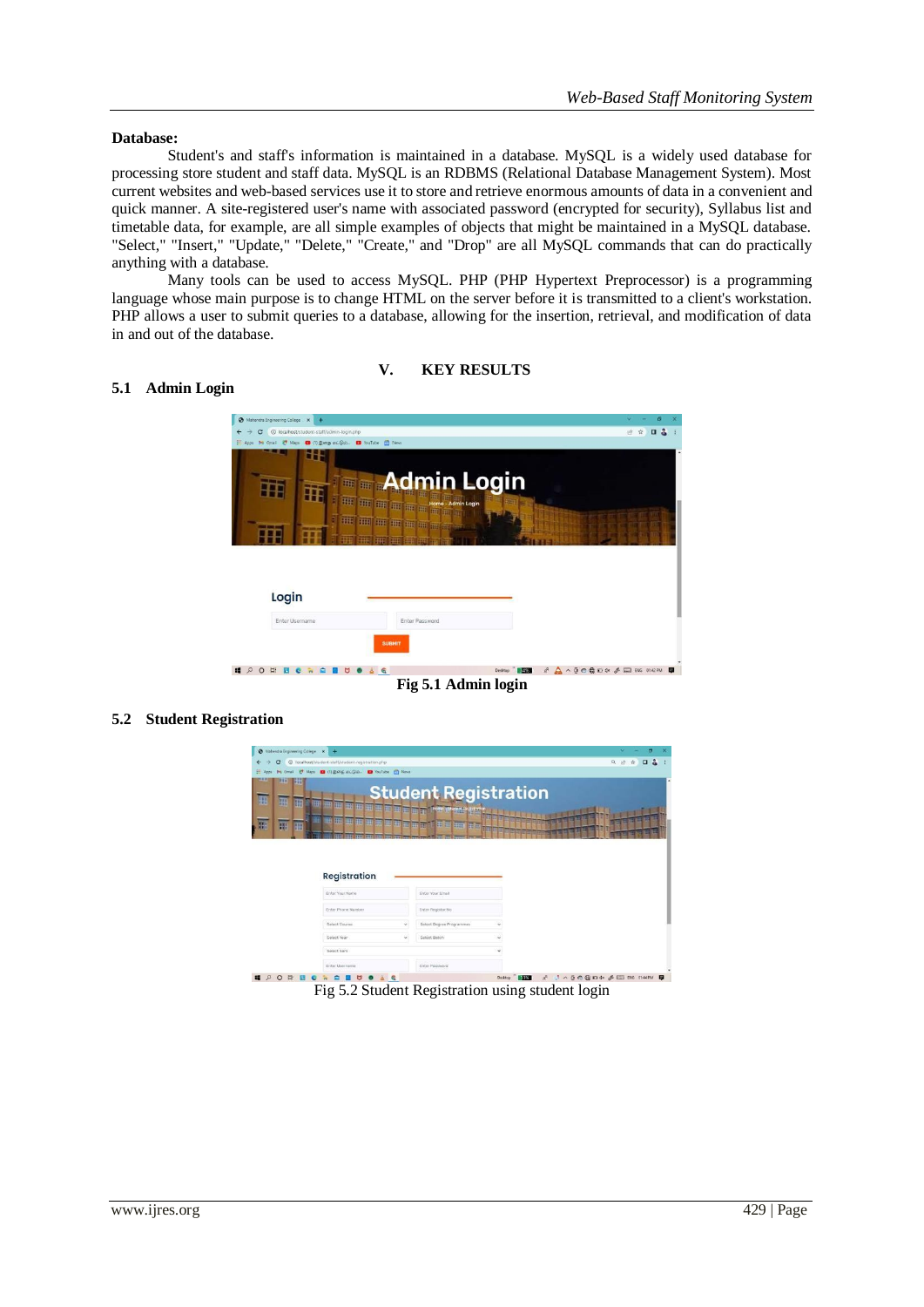# **5.3 Staff Registration**

| Mahendra Engineering College X +                                                            |                                                                           |                       | $\sigma$                                                                                                          |
|---------------------------------------------------------------------------------------------|---------------------------------------------------------------------------|-----------------------|-------------------------------------------------------------------------------------------------------------------|
| C localhost/student-staff/staff-registration.php<br>$\epsilon$                              |                                                                           |                       | $\Box$<br>$Q \not\equiv$<br>立                                                                                     |
| M Gmail & Maps @ (1)@eng.uc. @ LouTube @ News<br>田                                          |                                                                           |                       |                                                                                                                   |
| H<br>田<br>田<br><b>TR</b><br>H<br>丽<br>贉<br>田<br>HILL HILL SHEET HILL THE ST<br>Registration | <b>Staff Registration</b><br><u>u ministrativ di m</u><br><b>WARRANTE</b> |                       |                                                                                                                   |
| Enter Your Name                                                                             | Enter Your Email                                                          |                       |                                                                                                                   |
| <b>Enter Phone Number</b>                                                                   | Select Department                                                         | v                     |                                                                                                                   |
| Select Designation                                                                          |                                                                           |                       |                                                                                                                   |
| Enter Username                                                                              | Enter Password                                                            |                       |                                                                                                                   |
| ∣€                                                                                          | <b>SUBMIT</b>                                                             | A<br>1,850<br>Desktop | $! \wedge \oplus \oplus \oplus \oplus \oplus \times \mathcal{J} = \oplus \oplus \oplus \oplus \oplus \mathcal{M}$ |

**Fig 5.3 Staff Registration using Staff Login**

### **5.4 Discussion forum**

|   |            |           | A Mahendra Engineering College X 1 2 page word edit poline - Yahos X   C Google Docs Free Online Docs X   E Untitled document - Google Ds X   + |                         |                   |  |  |         |   |        |  |
|---|------------|-----------|-------------------------------------------------------------------------------------------------------------------------------------------------|-------------------------|-------------------|--|--|---------|---|--------|--|
|   | $\epsilon$ |           | 4 localhost/student-staft/student-discussion-forum.php                                                                                          |                         |                   |  |  | $Q$ $P$ | ☆ | $\Box$ |  |
|   | M          |           | Gmail: E <sup>4</sup> Maps (1) @40-5 (0) CB-D. C YouTube (2) News                                                                               |                         |                   |  |  |         |   |        |  |
| Ŧ | 冊冊         |           |                                                                                                                                                 |                         |                   |  |  |         |   |        |  |
| 丽 |            |           |                                                                                                                                                 | <b>Discussion Forum</b> |                   |  |  |         |   |        |  |
|   |            |           | H BITHING BOOKS AND BUILDING                                                                                                                    |                         |                   |  |  |         |   |        |  |
| 圓 | 冊          | <b>HH</b> | <u>s w w w w w w w w m w w w w za</u>                                                                                                           |                         |                   |  |  |         |   |        |  |
|   |            |           | an an an an an an                                                                                                                               |                         | <b>MARK CORP.</b> |  |  |         |   |        |  |
|   |            |           |                                                                                                                                                 |                         |                   |  |  |         |   |        |  |
|   |            |           |                                                                                                                                                 |                         |                   |  |  |         |   |        |  |
|   |            |           |                                                                                                                                                 |                         |                   |  |  |         |   |        |  |
|   |            |           |                                                                                                                                                 |                         |                   |  |  |         |   |        |  |
|   |            |           | <b>Discussion Forum</b>                                                                                                                         |                         |                   |  |  |         |   |        |  |
|   |            |           | Select Department                                                                                                                               |                         |                   |  |  |         |   |        |  |
|   |            |           | Salact Staff                                                                                                                                    |                         |                   |  |  |         |   |        |  |
|   |            |           | Message                                                                                                                                         |                         |                   |  |  |         |   |        |  |
|   |            |           |                                                                                                                                                 |                         |                   |  |  |         |   |        |  |
|   |            |           |                                                                                                                                                 |                         |                   |  |  |         |   |        |  |
|   |            |           |                                                                                                                                                 | <b>SUBMIT</b>           |                   |  |  |         |   |        |  |

**Fig 5.4 Discussion Forum for interaction between student and staff**

#### **5.5 Inbox**

|             | 1 D localhost/student-staff/student-inbox.php                |            |                         |        | $\alpha$<br>岭<br>$\Box$<br>÷ |
|-------------|--------------------------------------------------------------|------------|-------------------------|--------|------------------------------|
|             | El Apps Ny Gmail Et Maps (1) @ mg in Cold (2) YouTube m News |            |                         |        |                              |
| 田.          |                                                              |            |                         |        |                              |
| 田田          |                                                              |            |                         |        |                              |
| B<br>冊      |                                                              |            | <b>Discussion Forum</b> |        |                              |
|             | H H H H H H H H H H H H H H H H H H                          |            |                         |        |                              |
| 丽<br>聑<br>E | <u>s sa sa sa sana na mare sa sa</u>                         |            |                         |        |                              |
|             | <b>19   1971   1783   2333</b>                               |            |                         |        |                              |
|             |                                                              |            |                         |        |                              |
|             |                                                              |            |                         |        |                              |
|             |                                                              |            |                         |        |                              |
|             |                                                              |            |                         |        |                              |
|             |                                                              |            |                         |        |                              |
|             |                                                              |            |                         |        |                              |
|             | From                                                         | To         | Message                 | Action |                              |
|             | Ajith                                                        | meiyalakan | hi sir how are you      | Replay |                              |
|             | melyalakan                                                   | Ajith      | Lam fine                | Replay |                              |
|             |                                                              |            |                         |        |                              |
|             |                                                              |            |                         |        |                              |
|             |                                                              |            |                         |        |                              |

**Fig 5.5 Inbox for view interaction**

### **VI. FUTURE ENHANCEMENTS**

The major motivation is to have students and staff engage without having to meet in person. In the future, the work may be turned into an Android application that could be used on any smart device. We can add many types of modules for everyday use in the future, such as attendance tracking, fee management, automatic alerts to parents and students, and so on. This aids educational institutions, particularly colleges, in a variety of ways, including data storage, student profile maintenance, administrative and academic data analysis, improved communication, and student engagement. In the future, a web-based application will allow us to access all information about the college, including personnel, students, and facilities. This software gives you a virtual tour of the campus.